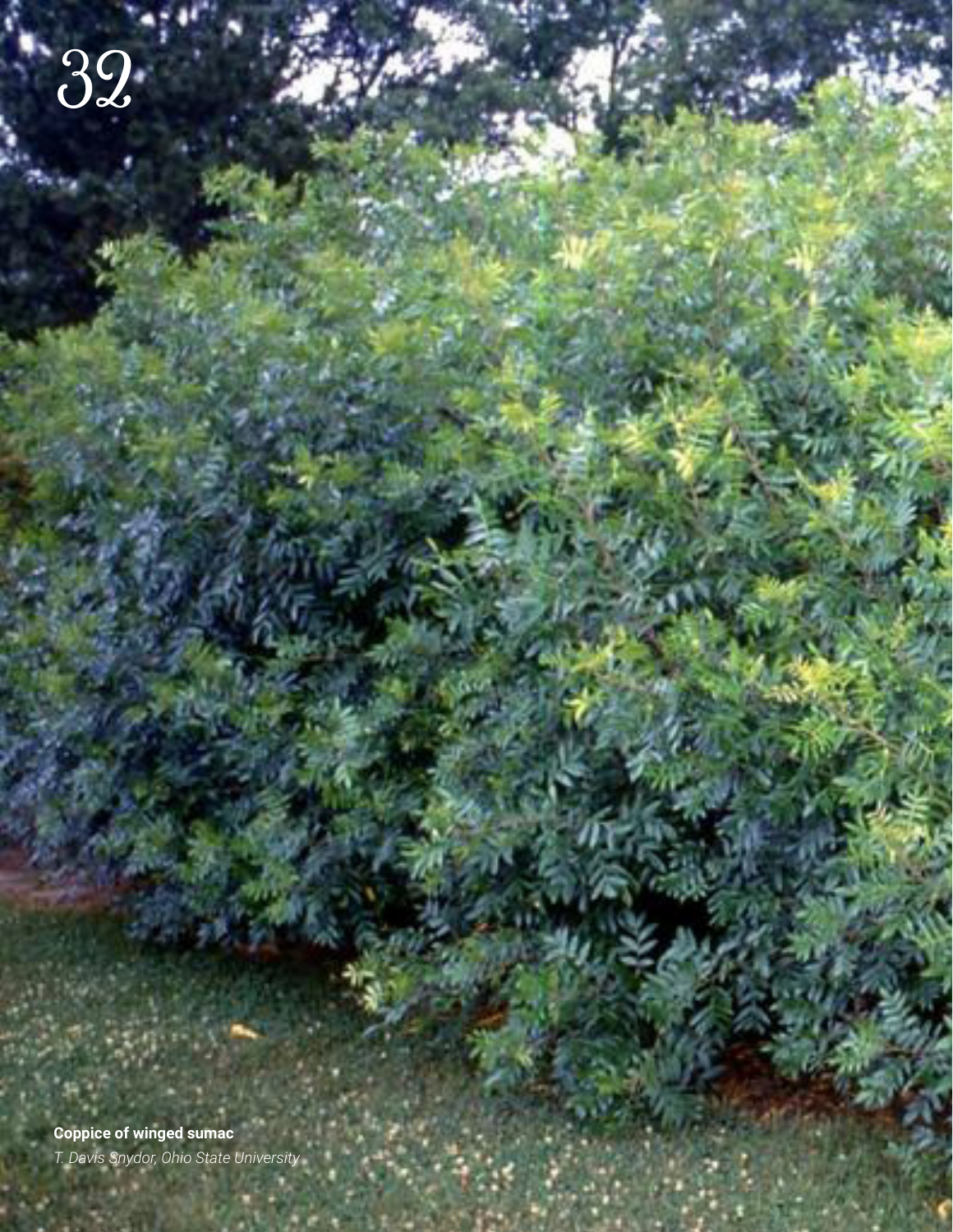# Native Plant Highlight: Winged Sumac<br>Rhus copallinum

**by Amy Carter, Coastal Plains Chapter,** *Georgia Native Plant Society*

## **Description**

*Rhus copallinum* or winged sumac is a deciduous upright shrub that can be a colorful addition to your landscape. Other common names include shining sumac, flameleaf sumac, dwarf sumac, wing-rib sumac, black sumac, and upland sumac. Winged Sumac gets its name from the winged stalk between leaflets.

Unlike poison sumac (*Toxicodendron vernix*), for which it is often mistaken, it is not a skin irritant.

A member of the cashew family, this sumac is considered a large shrub or small tree usually growing to about 10 feet although it can reach heights of 20 to 35 feet or more in good soils. It has a small, short trunk with open branching. The shiny green leaves of winged sumac are pinnately compound, alternate and spiral up stems. Leaflet margins are usually entire (or serrate), elliptic to lanceolate in shape, 3-8 cm long, and 1-3 cm wide. Leaves turn a shiny bright red in the fall. Unlike other sumacs winged sumac has a watery sap. Male and female flowers



**Leaf with winged rachis** *Vern Wilkins, Indiana University*

usually occur on separate trees so both are necessary for fertile seed production. Flowers occur in showy greenish-white clusters during summer months.



**Fall foliage** *Chris Evans, University of Illinois*

Fruits occur in a panicle and are small and covered with fine hairs. They occur in red to reddish brown pyramidal clusters on the female tree and persist on the plants through the winter into spring. Winged sumac spreads by rhizomes and can form small colonies. It is native throughout the eastern United States.

(continued on page 34)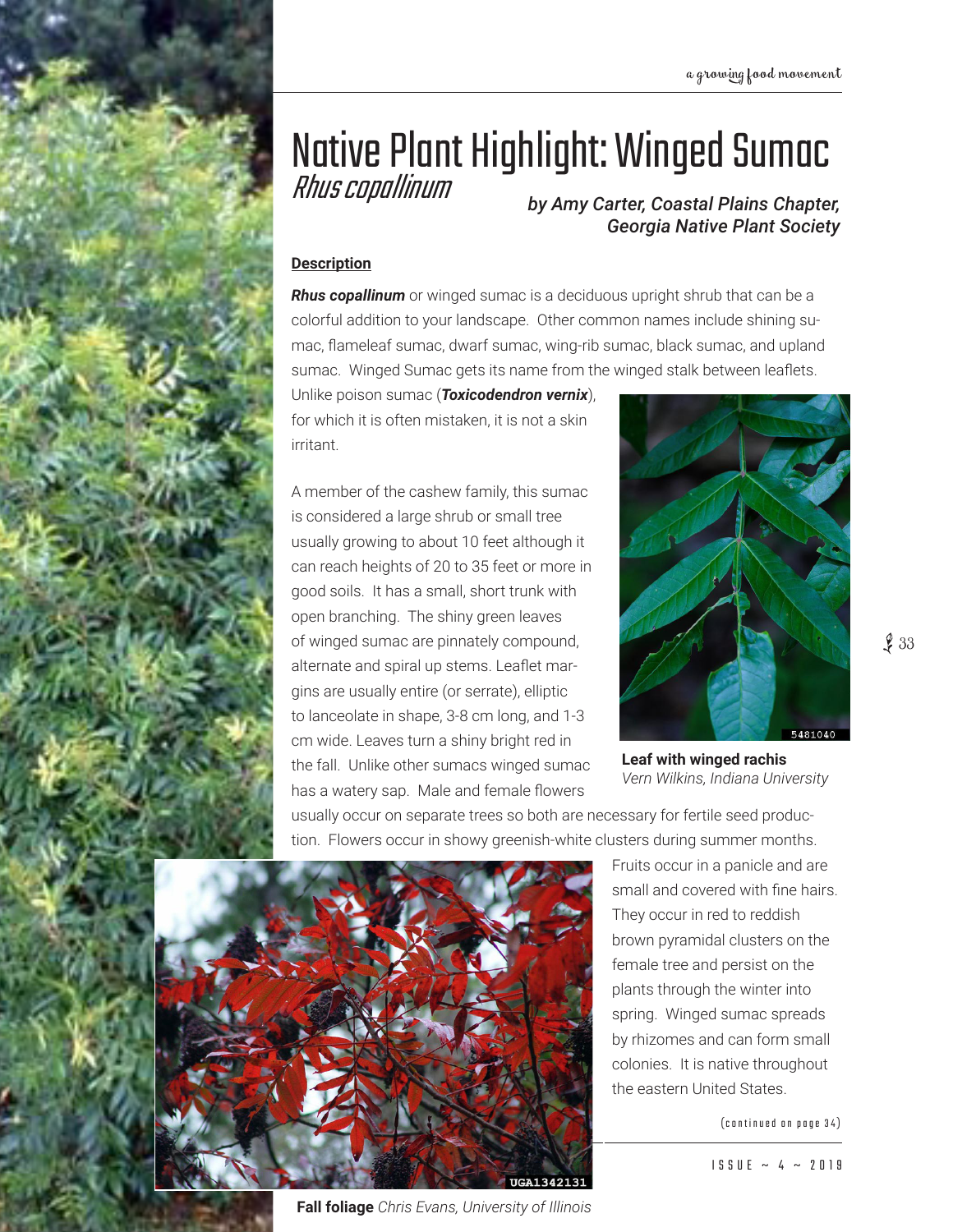#### (continued from page 33)

### **Natural habitats**

Winged sumac can occur in a wide variety of habitats including open woodlands, right-of-ways, limestone outcrops, margins and forest edges. It colonizes disturbed areas readily such as roadsides, fence rows and fields. This hardy plant does well in good soils but is often found in sandy acidic soils. It has a high tolerance for acid, sandy or rocky poor soils. It survives burning and is drought tolerant, preferring dry conditions.

#### **In your Landscape**

Winged sumac is a nice addition to your garden. It is often planted as an ornamental because of its shiny green leaves and red to brown fruit. In the fall



its bright red leaves add a splash of nice color to any landscape and its persistent fruits can be seen throughout the winter months. It is generally fast growing and with few disease or pest problems. Coupled with its drought-tolerance and minimal soil needs it can thrive in most landscapes in our area.

Winged sumac is a good choice for recently denuded land such as in a new development. The leaves are acidic and can help to rebuild soil that has been stripped of organic matter. It can be useful as a soil stabilizer because of its extensive root system. If grown in open spaces it requires little or no maintenance. It is a good edge plant for along driveways and lawns as it prefers full sun and is easily shaded

> out when overhead canopy is present. In more full garden spaces it may require removal of suckers that are easily pulled or dug and replanted if desired.

> This sumac has beautiful shiny green leaves for the spring and summer which turn a bright red for showy fall color. This plant blooms in July-August with green to cream colored clumps of flowers that mature into red to brown fruit clusters for the fall that persist through winter. It is a good ornamental having something of interest in every season.

Winged sumac can be grown from scarified seeds, transplanted divisions of colonies, or cuttings of semi-hardwood cuttings taken in the summer or fall. Transplanted divisions from colonies survive transplanting well. It is also commercially available for purchase.

**Fruits** *James H. Miller & Ted Bodner, Southern Weed Science Society*